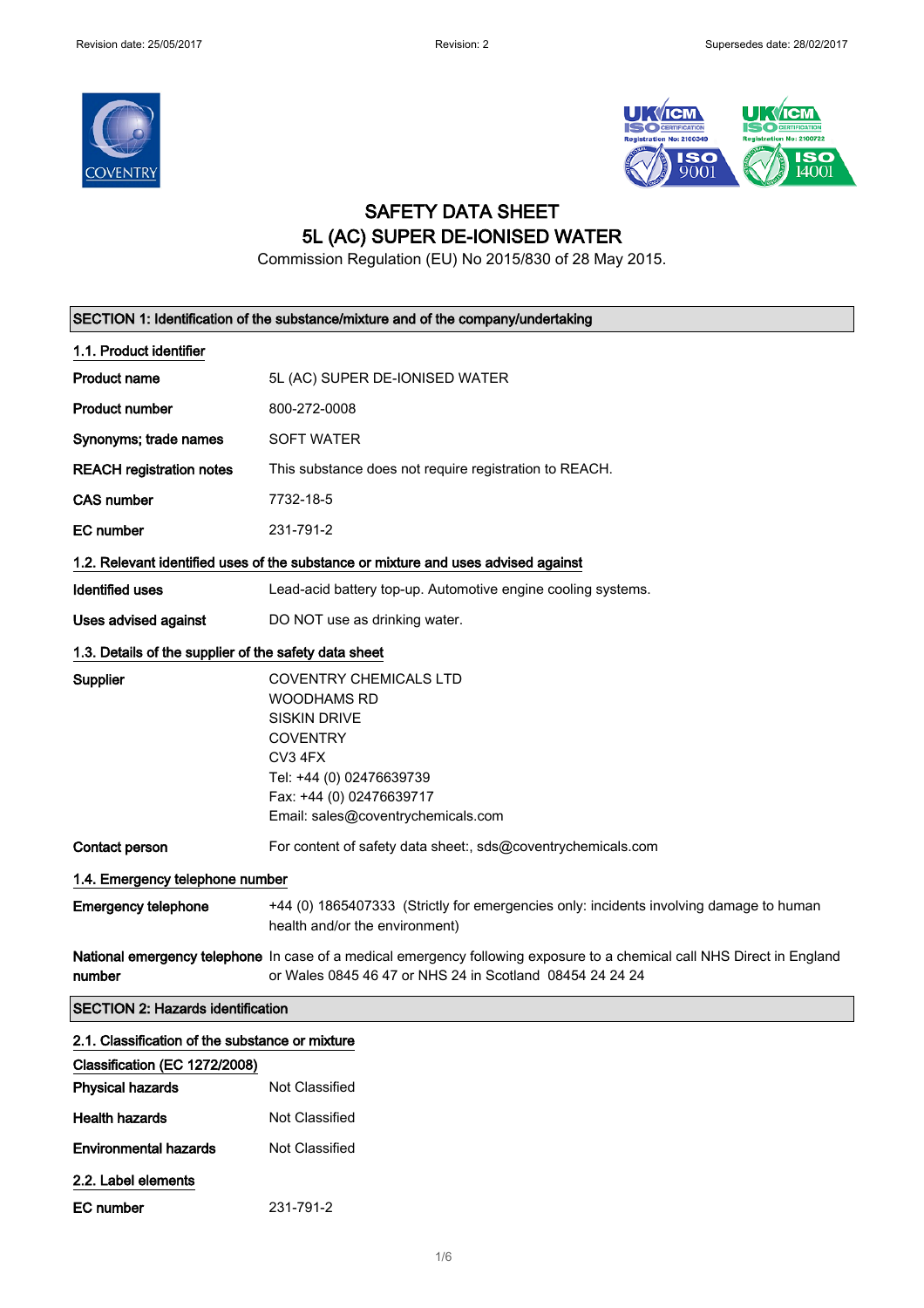### Hazard statements MC Not Classified

### 2.3. Other hazards

This product does not contain any substances classified as PBT or vPvB.

|                                        | <b>SECTION 3: Composition/information on ingredients</b> |  |
|----------------------------------------|----------------------------------------------------------|--|
| 3.2. Mixtures                          |                                                          |  |
| <b>Composition comments</b>            | None of the ingredients are required to be listed.       |  |
| <b>SECTION 4: First aid measures</b>   |                                                          |  |
| 4.1. Description of first aid measures |                                                          |  |
| General information                    | No specific recommendations.                             |  |
| Inhalation                             | Not relevant.                                            |  |
| Ingestion                              | Not relevant.                                            |  |
| <b>Skin contact</b>                    | Not relevant.                                            |  |

### 4.2. Most important symptoms and effects, both acute and delayed

| Inhalation   | Not hazardous. |
|--------------|----------------|
| Ingestion    | Not hazardous. |
| Skin contact | Not hazardous. |
| Eye contact  | Not hazardous. |

Eye contact Not relevant.

### 4.3. Indication of any immediate medical attention and special treatment needed

| Notes for the doctor | No specific recommendations. |  |
|----------------------|------------------------------|--|
|----------------------|------------------------------|--|

| <b>SECTION 5: Firefighting measures</b>                    |                                                                                                                                      |
|------------------------------------------------------------|--------------------------------------------------------------------------------------------------------------------------------------|
| 5.1. Extinguishing media                                   |                                                                                                                                      |
| Suitable extinguishing media                               | The product is not flammable. Use fire-extinguishing media suitable for the surrounding fire.<br>Foam, carbon dioxide or dry powder. |
| 5.2. Special hazards arising from the substance or mixture |                                                                                                                                      |
| Hazardous combustion<br>products                           | No known hazardous decomposition products.                                                                                           |
| 5.3. Advice for firefighters                               |                                                                                                                                      |
| Protective actions during<br>firefighting                  | No specific firefighting precautions known.                                                                                          |

#### Special protective equipment for firefighters Wear positive-pressure self-contained breathing apparatus (SCBA) and appropriate protective clothing.

SECTION 6: Accidental release measures

### 6.1. Personal precautions, protective equipment and emergency procedures

### Personal precautions For personal protection, see Section 8. In case of spills, beware of slippery floors and surfaces.

### 6.2. Environmental precautions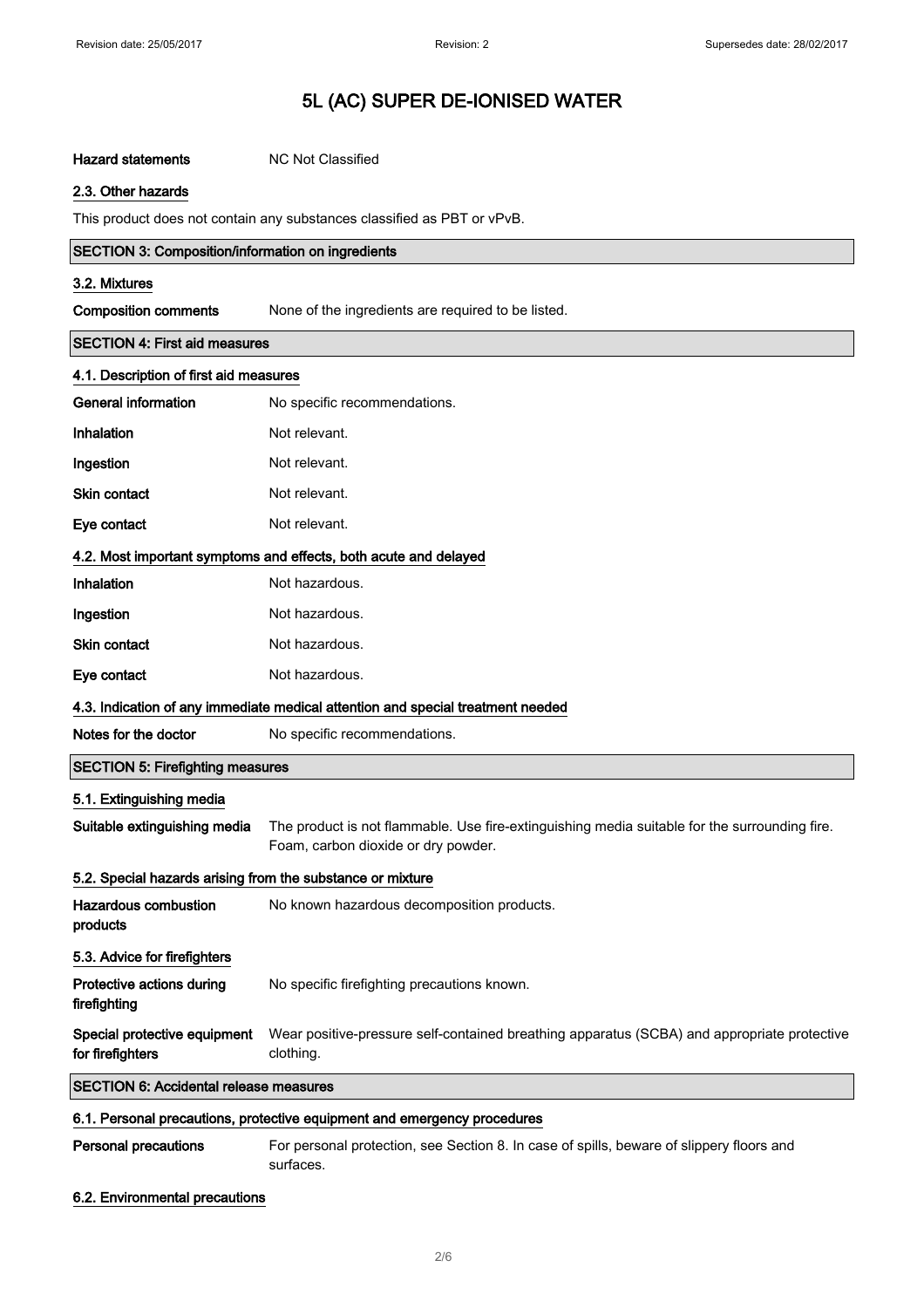| <b>Environmental precautions</b>                                  | Collect and dispose of spillage as indicated in Section 13. Do not discharge into drains or<br>watercourses or onto the ground.                                                                                                         |  |
|-------------------------------------------------------------------|-----------------------------------------------------------------------------------------------------------------------------------------------------------------------------------------------------------------------------------------|--|
|                                                                   | 6.3. Methods and material for containment and cleaning up                                                                                                                                                                               |  |
| Methods for cleaning up                                           | Run to drain.                                                                                                                                                                                                                           |  |
| 6.4. Reference to other sections                                  |                                                                                                                                                                                                                                         |  |
| Reference to other sections                                       | For personal protection, see Section 8. See Section 11 for additional information on health<br>hazards. For waste disposal, see Section 13.                                                                                             |  |
| <b>SECTION 7: Handling and storage</b>                            |                                                                                                                                                                                                                                         |  |
| 7.1. Precautions for safe handling                                |                                                                                                                                                                                                                                         |  |
| <b>Usage precautions</b>                                          | No specific recommendations.                                                                                                                                                                                                            |  |
| Advice on general<br>occupational hygiene                         | No specific hygiene procedures recommended but good personal hygiene practices should<br>always be observed when working with chemical products. Wash at the end of each work shift<br>and before eating, smoking and using the toilet. |  |
| 7.2. Conditions for safe storage, including any incompatibilities |                                                                                                                                                                                                                                         |  |
| Storage precautions                                               | Store in tightly-closed, original container.                                                                                                                                                                                            |  |
| 7.3. Specific end use(s)                                          |                                                                                                                                                                                                                                         |  |
| Specific end use(s)                                               | The identified uses for this product are detailed in Section 1.2.                                                                                                                                                                       |  |
| <b>SECTION 8: Exposure Controls/personal protection</b>           |                                                                                                                                                                                                                                         |  |
| 8.1. Control parameters                                           |                                                                                                                                                                                                                                         |  |
| Ingredient comments                                               | No exposure limits known for ingredient(s).                                                                                                                                                                                             |  |
| 8.2. Exposure controls                                            |                                                                                                                                                                                                                                         |  |
| Protective equipment                                              |                                                                                                                                                                                                                                         |  |
|                                                                   |                                                                                                                                                                                                                                         |  |
| Appropriate engineering<br>controls                               | No specific ventilation requirements.                                                                                                                                                                                                   |  |
| Eye/face protection                                               | Eye protection not normally required.                                                                                                                                                                                                   |  |
| Hand protection                                                   | Hand protection not required.                                                                                                                                                                                                           |  |
| Other skin and body<br>protection                                 | No specific requirements are anticipated under normal conditions of use.                                                                                                                                                                |  |
| Hygiene measures                                                  | When using do not eat, drink or smoke. Good personal hygiene procedures should be<br>implemented. Wash hands and any other contaminated areas of the body with soap and<br>water before leaving the work site.                          |  |
| <b>Respiratory protection</b>                                     | Respiratory protection not required.                                                                                                                                                                                                    |  |
| <b>SECTION 9: Physical and Chemical Properties</b>                |                                                                                                                                                                                                                                         |  |
| 9.1. Information on basic physical and chemical properties        |                                                                                                                                                                                                                                         |  |
| Appearance                                                        | Liquid.                                                                                                                                                                                                                                 |  |
| Colour                                                            | Colourless.                                                                                                                                                                                                                             |  |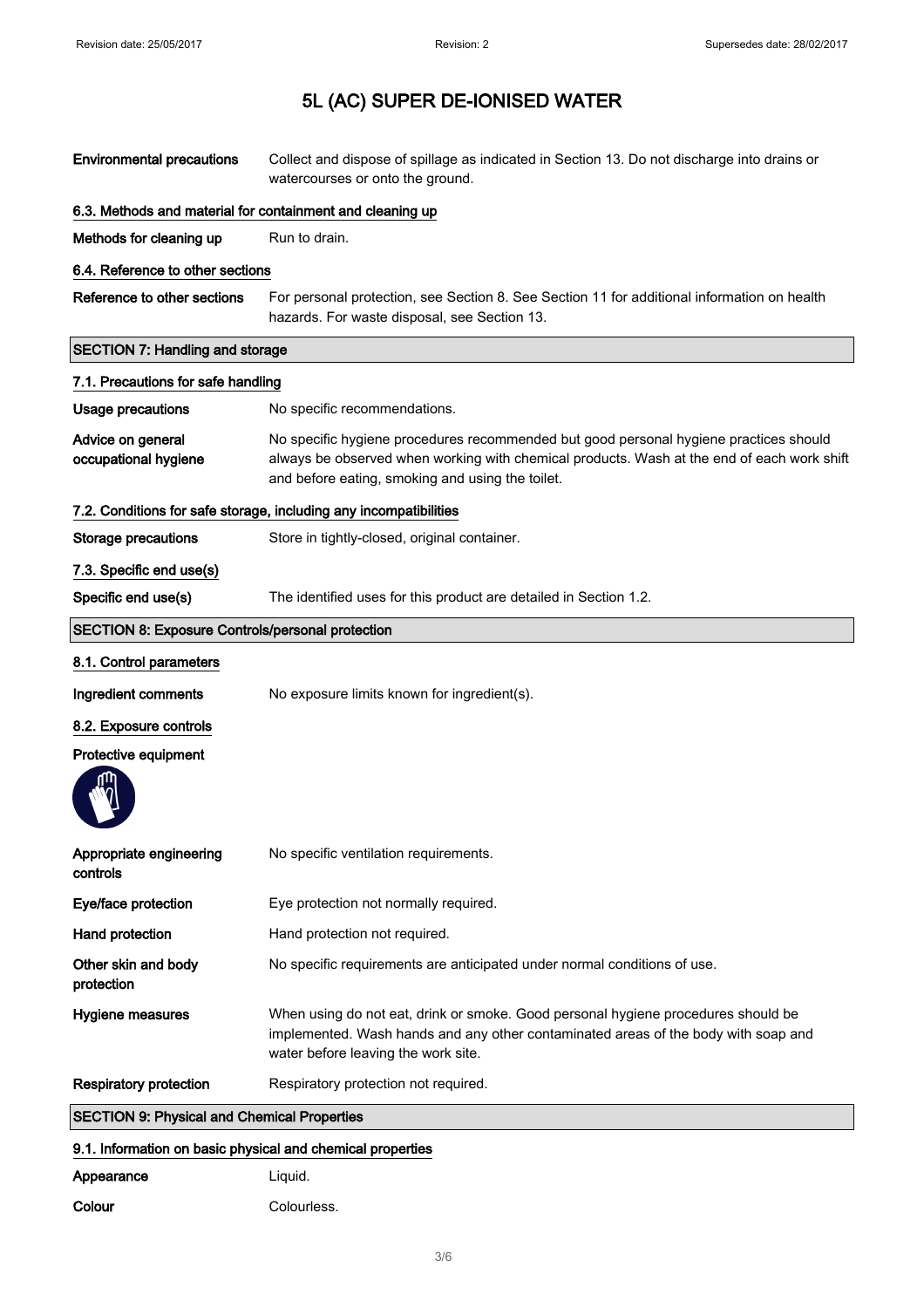| Odour                                        | Odourless.                                                                                              |
|----------------------------------------------|---------------------------------------------------------------------------------------------------------|
| рH                                           | pH (concentrated solution): 7.0                                                                         |
| <b>Relative density</b>                      | 1.00 @ @ 20°C                                                                                           |
| Solubility(ies)                              | Soluble in water.                                                                                       |
| <b>Explosive properties</b>                  | Not applicable                                                                                          |
| Comments                                     | Information given is applicable to the product as supplied.                                             |
| 9.2. Other information                       |                                                                                                         |
| Other information                            | Not relevant.                                                                                           |
| <b>SECTION 10: Stability and reactivity</b>  |                                                                                                         |
| 10.1. Reactivity                             |                                                                                                         |
| Reactivity                                   | There are no known reactivity hazards associated with this product.                                     |
| 10.2. Chemical stability                     |                                                                                                         |
| <b>Stability</b>                             | Stable at normal ambient temperatures.                                                                  |
| 10.3. Possibility of hazardous reactions     |                                                                                                         |
| Possibility of hazardous<br>reactions        | Not applicable.                                                                                         |
| 10.4. Conditions to avoid                    |                                                                                                         |
| Conditions to avoid                          | Sources of possible contamination.                                                                      |
| 10.5. Incompatible materials                 |                                                                                                         |
| Materials to avoid                           | Water-reactive materials.                                                                               |
| 10.6. Hazardous decomposition products       |                                                                                                         |
| Hazardous decomposition<br>products          | No known hazardous decomposition products.                                                              |
| <b>SECTION 11: Toxicological information</b> |                                                                                                         |
| 11.1. Information on toxicological effects   |                                                                                                         |
| <b>General information</b>                   | This product has low toxicity.                                                                          |
| Inhalation                                   | No specific health hazards known.                                                                       |
| Ingestion                                    | No harmful effects expected from quantities likely to be ingested by accident.                          |
| Skin contact                                 | No specific health hazards known.                                                                       |
| Eye contact                                  | No specific health hazards known.                                                                       |
| <b>SECTION 12: Ecological Information</b>    |                                                                                                         |
| Ecotoxicity                                  | There are no data on the ecotoxicity of this product. Not regarded as dangerous for the<br>environment. |
| 12.1. Toxicity                               |                                                                                                         |
| <b>Toxicity</b>                              | Not considered toxic to fish.                                                                           |
| 12.2. Persistence and degradability          |                                                                                                         |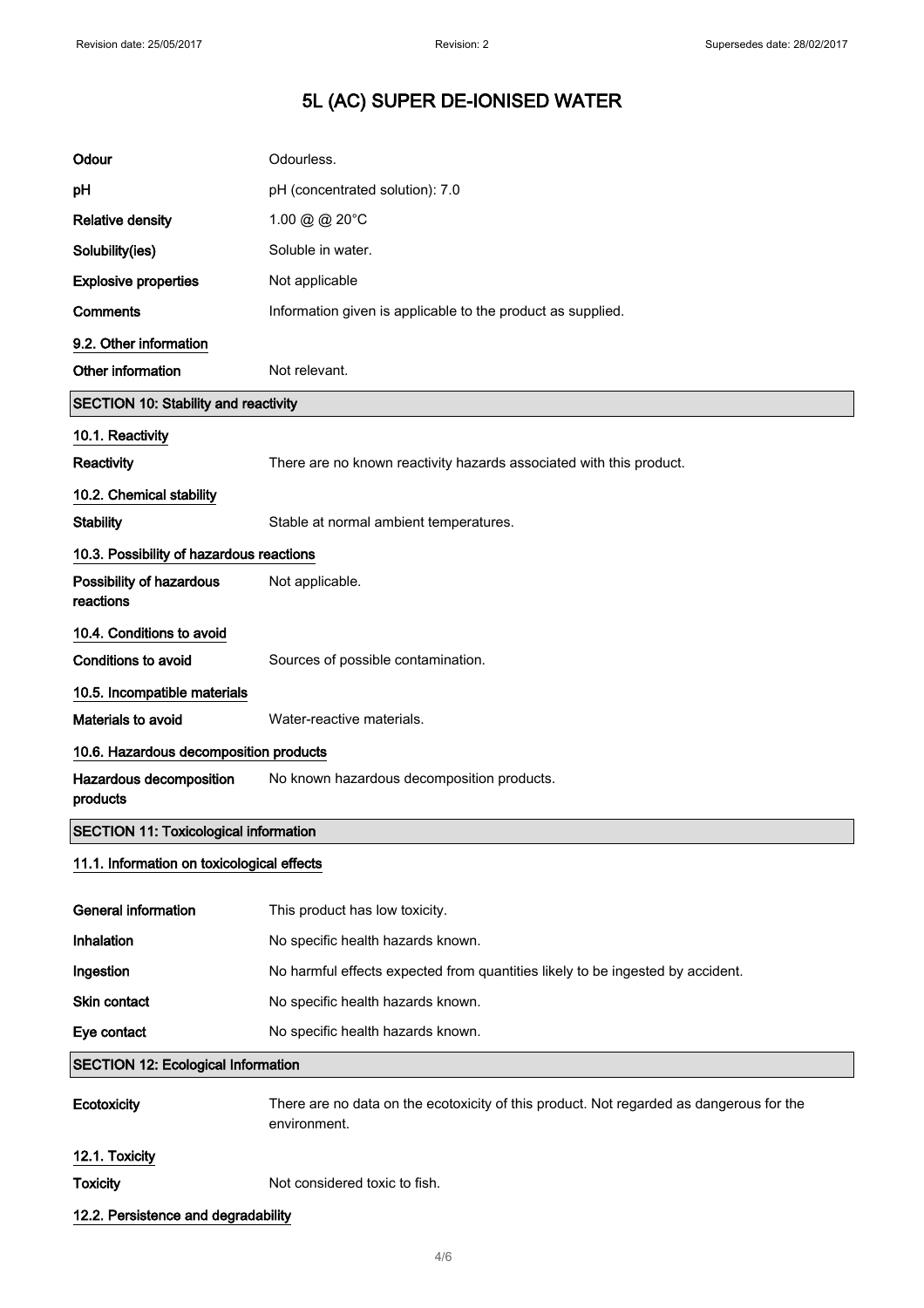Persistence and degradability There are no data on the degradability of this product.

| 12.3. Bioaccumulative potential            |                                                                                                                                                         |
|--------------------------------------------|---------------------------------------------------------------------------------------------------------------------------------------------------------|
| <b>Bioaccumulative potential</b>           | No data available on bioaccumulation.                                                                                                                   |
| 12.4. Mobility in soil                     |                                                                                                                                                         |
| <b>Mobility</b>                            | Not applicable.                                                                                                                                         |
| 12.5. Results of PBT and vPvB assessment   |                                                                                                                                                         |
| Results of PBT and vPvB<br>assessment      | This product does not contain any substances classified as PBT or vPvB.                                                                                 |
| 12.6. Other adverse effects                |                                                                                                                                                         |
| Other adverse effects                      | None known.                                                                                                                                             |
| <b>SECTION 13: Disposal considerations</b> |                                                                                                                                                         |
| 13.1. Waste treatment methods              |                                                                                                                                                         |
| <b>General information</b>                 | Not an environmental hazard.                                                                                                                            |
| <b>Disposal methods</b>                    | Dispose of waste to licensed waste disposal site in accordance with the requirements of the<br>local Waste Disposal Authority. Packaging is recyclable. |
| <b>SECTION 14: Transport information</b>   |                                                                                                                                                         |
| General                                    | The product is not covered by international regulations on the transport of dangerous goods<br>(IMDG, IATA, ADR/RID).                                   |
| 14.1. UN number                            |                                                                                                                                                         |
| Not applicable.                            |                                                                                                                                                         |
| 14.2. UN proper shipping name              |                                                                                                                                                         |
|                                            |                                                                                                                                                         |

Not applicable.

### 14.3. Transport hazard class(es)

No transport warning sign required.

### 14.4. Packing group

Not applicable.

### 14.5. Environmental hazards

Environmentally hazardous substance/marine pollutant No.

### 14.6. Special precautions for user

Not applicable.

### 14.7. Transport in bulk according to Annex II of MARPOL and the IBC Code

Transport in bulk according to Not applicable. Annex II of MARPOL 73/78 and the IBC Code

SECTION 15: Regulatory information

15.1. Safety, health and environmental regulations/legislation specific for the substance or mixture